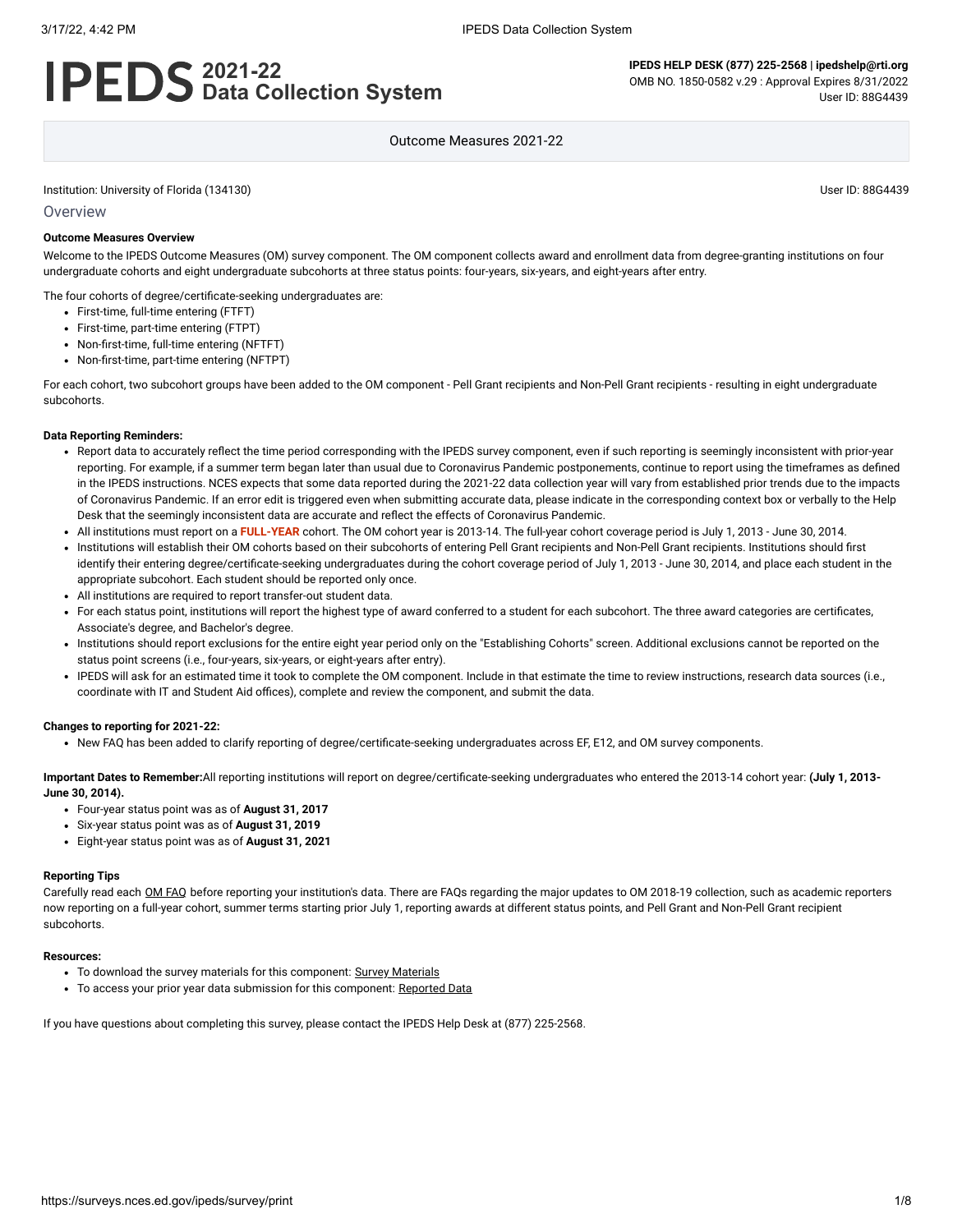#### Establishing Cohorts

#### **2013-14 Entering Undergraduate Cohort**

July 1, 2013-June 30, 2014: Full Year

- Begin by identifying your entering degree/certificate-seeking undergraduates for the full year of July 1, 2013 June 30, 2014.
- Then report each student under one of the eight subcohorts (Pell or Non-Pell Grant recipients FTFT, FTPT, NFTFT, NFTPT).
- Each entering student should be reported only once.
- The four cohorts and total entering students will be calculated based on your subcohort reporting.

NOTE: Once a student is in the cohort, the student remains in the cohort, even if the student's attendance status changes (i.e., full-time to part-time, or vice versa) or if the student drops out, transfers out, or transfers back into the institution during the eight-year period. However, institutions can make adjustments to the cohort for allowable exclusions, which include the death of a student, permanent disability, military deployment, or service on an official church mission or with a foreign aid service of the Federal government. Exclusions are for the ENTIRE eight years for the entering 2013-14 cohort.

| Degree/Certificate-Seeking<br>Undergraduate Students | 2013-14 cohort | Exclusions to<br>2013-14 cohort | Adjusted<br>2013-14 cohort | Prior year<br>Adjusted cohort |  |  |  |  |  |
|------------------------------------------------------|----------------|---------------------------------|----------------------------|-------------------------------|--|--|--|--|--|
| First-time entering                                  |                |                                 |                            |                               |  |  |  |  |  |
| <b>Full-time</b>                                     | 6,617          | 1                               | 6,616                      | 6,477                         |  |  |  |  |  |
| Pell Grant recipients                                | 1,906          | $\mathbf 1$                     | 1,905                      | 1,977                         |  |  |  |  |  |
| Non-Pell Grant recipients                            | 4,711          | 0                               | 4,711                      | 4,500                         |  |  |  |  |  |
| Part-time                                            | 46             | $\mathbf 0$                     | 46                         | 56                            |  |  |  |  |  |
| Pell Grant recipients                                | $10$           | 0                               | 10                         | 17                            |  |  |  |  |  |
| Non-Pell Grant recipients                            | 36             | $\mathbf 0$                     | 36                         | 39                            |  |  |  |  |  |
| Non-First-time entering                              |                |                                 |                            |                               |  |  |  |  |  |
| Full-time                                            | 2,244          | $\mathbf 0$                     | 2,244                      | 2,263                         |  |  |  |  |  |
| Pell Grant recipients                                | 1,022          | $\mathbf 0$                     | 1,022                      | 1,042                         |  |  |  |  |  |
| Non-Pell Grant recipients                            | 1,222          | 0                               | 1,222                      | 1,221                         |  |  |  |  |  |
| Part-time                                            | 437            | $\mathbf{0}$                    | 437                        | 379                           |  |  |  |  |  |
| Pell Grant recipients                                | 170            | $\mathbf 0$                     | 170                        | 147                           |  |  |  |  |  |
| Non-Pell Grant recipients                            | 267            | $\mathsf 0$                     | 267                        | 232                           |  |  |  |  |  |
|                                                      |                |                                 |                            |                               |  |  |  |  |  |
| <b>Total Entering</b>                                | 9,344          | 1                               | 9,343                      | 9,175                         |  |  |  |  |  |
| <b>Pell Grant recipients</b>                         | 3,108          | 1                               | 3,107                      | 3,183                         |  |  |  |  |  |
| <b>Non-Pell Grant recipients</b>                     | 6,236          | 0                               | 6,236                      | 5,992                         |  |  |  |  |  |

The following reference table is based on institutional data reported in the specified data collections. Data reported on this screen (Establishing Cohorts for OM) have been compared with the data below. To review your prior reported data, go to the Tools menu in the IPEDS Data Collection System --> Go to Collection Level Data Center --> Look up an Institution --> Select your institution --> Select "Reported Data"

|                             | 2013 Fall Enrollment,<br>2013-14 Spring Collection | 2013 Pell Grant data<br>from Student Financial Aid,<br>2014-15 Winter Collection |  |
|-----------------------------|----------------------------------------------------|----------------------------------------------------------------------------------|--|
| First-time, Full-time       | 6,348                                              | 1,749                                                                            |  |
| First-time, Part-time       | 22                                                 | N/A                                                                              |  |
| Non-First-time, Full-time   | 1,583                                              | N/A                                                                              |  |
| Non-First-time, Part-time   | 223                                                | N/A                                                                              |  |
| <b>Total Undergraduates</b> | N/A                                                | 10,453                                                                           |  |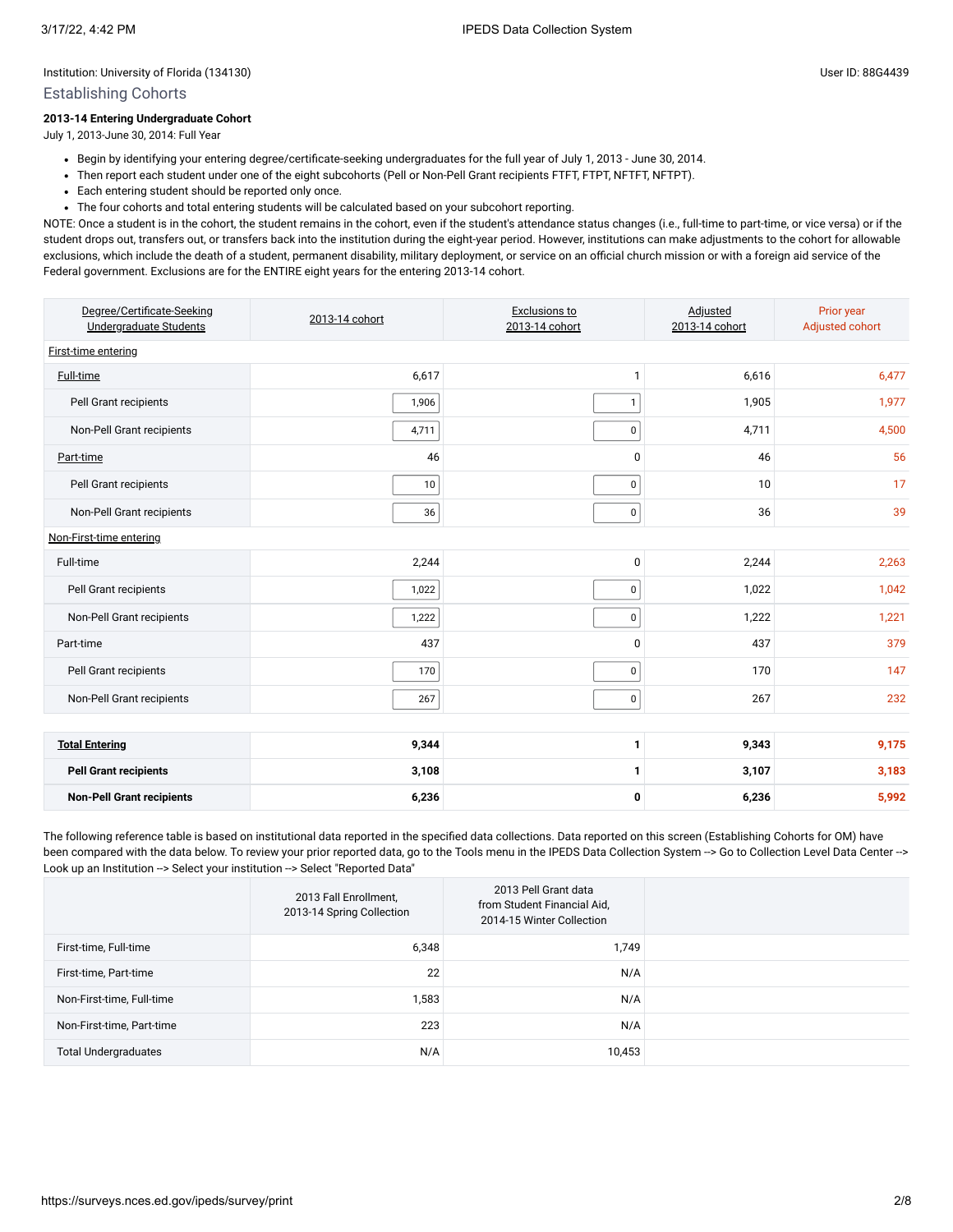# Award Status at Four Years

#### **Award Status at Four Years After Entry 2013-14 Entering Undergraduate Cohort**

(July 1, 2013-June 30, 2014: Full Year) Directions: From the adjusted 2013-14 cohort, report the number of students who earned an award at four years after entry for each subcohort. Report the highest award earned for each degree/certificate-seeking student for the four-year status point (August 31, 2017) even if a student earns multiple awards.

| Undergraduate Students           | Adjusted<br>2013-14 cohort | Number of students conferred an award<br>by your institution<br>(Highest Award by August 31, 2017) |             |              | Total number of<br>adjusted cohort<br>that received an award | Percent of adjusted<br>cohort that received<br>an award from your |
|----------------------------------|----------------------------|----------------------------------------------------------------------------------------------------|-------------|--------------|--------------------------------------------------------------|-------------------------------------------------------------------|
|                                  |                            | Certificates                                                                                       | Associate's | Bachelor's   | from your institution                                        | institution                                                       |
| First-time entering              |                            |                                                                                                    |             |              |                                                              |                                                                   |
| Full-time                        | 6,616                      | $\mathbf 0$                                                                                        | 31          | 4,326        | 4,357                                                        | 66                                                                |
| Pell Grant recipients            | 1,905                      | $\pmb{0}$                                                                                          | 13          | 1,172        | 1,185                                                        | 62                                                                |
| Non-Pell Grant recipients        | 4,711                      | $\pmb{0}$                                                                                          | 18          | 3,154        | 3,172                                                        | 67                                                                |
| Part-time                        | 46                         | $\mathbf{0}$                                                                                       | 1           | 9            | 10                                                           | 22                                                                |
| Pell Grant recipients            | 10                         | $\pmb{0}$                                                                                          | $\mathbf 0$ | $\mathbf{1}$ | 1                                                            | 10                                                                |
| Non-Pell Grant recipients        | 36                         | $\pmb{0}$                                                                                          | 1           | 8            | 9                                                            | 25                                                                |
| Non-First-time entering          |                            |                                                                                                    |             |              |                                                              |                                                                   |
| Full-time                        | 2,244                      | 0                                                                                                  | 1           | 1,858        | 1,859                                                        | 83                                                                |
| Pell Grant recipients            | 1,022                      | $\pmb{0}$                                                                                          | $\mathbf 0$ | 803          | 803                                                          | 79                                                                |
| Non-Pell Grant recipients        | 1,222                      | $\pmb{0}$                                                                                          | 1           | 1,055        | 1,056                                                        | 86                                                                |
| Part-time                        | 437                        | 0                                                                                                  | 0           | 241          | 241                                                          | 55                                                                |
| Pell Grant recipients            | 170                        | $\pmb{0}$                                                                                          | $\pmb{0}$   | 95           | 95                                                           | 56                                                                |
| Non-Pell Grant recipients        | 267                        | $\mathbf 0$                                                                                        | 0           | 146          | 146                                                          | 55                                                                |
|                                  |                            |                                                                                                    |             |              |                                                              |                                                                   |
| <b>Total Entering</b>            | 9,343                      | 0                                                                                                  | 33          | 6,434        | 6,467                                                        | 69                                                                |
| <b>Pell Grant recipients</b>     | 3,107                      | 0                                                                                                  | 13          | 2,071        | 2,084                                                        | 67                                                                |
| <b>Non-Pell Grant recipients</b> | 6,236                      | 0                                                                                                  | 20          | 4,363        | 4,383                                                        | 70                                                                |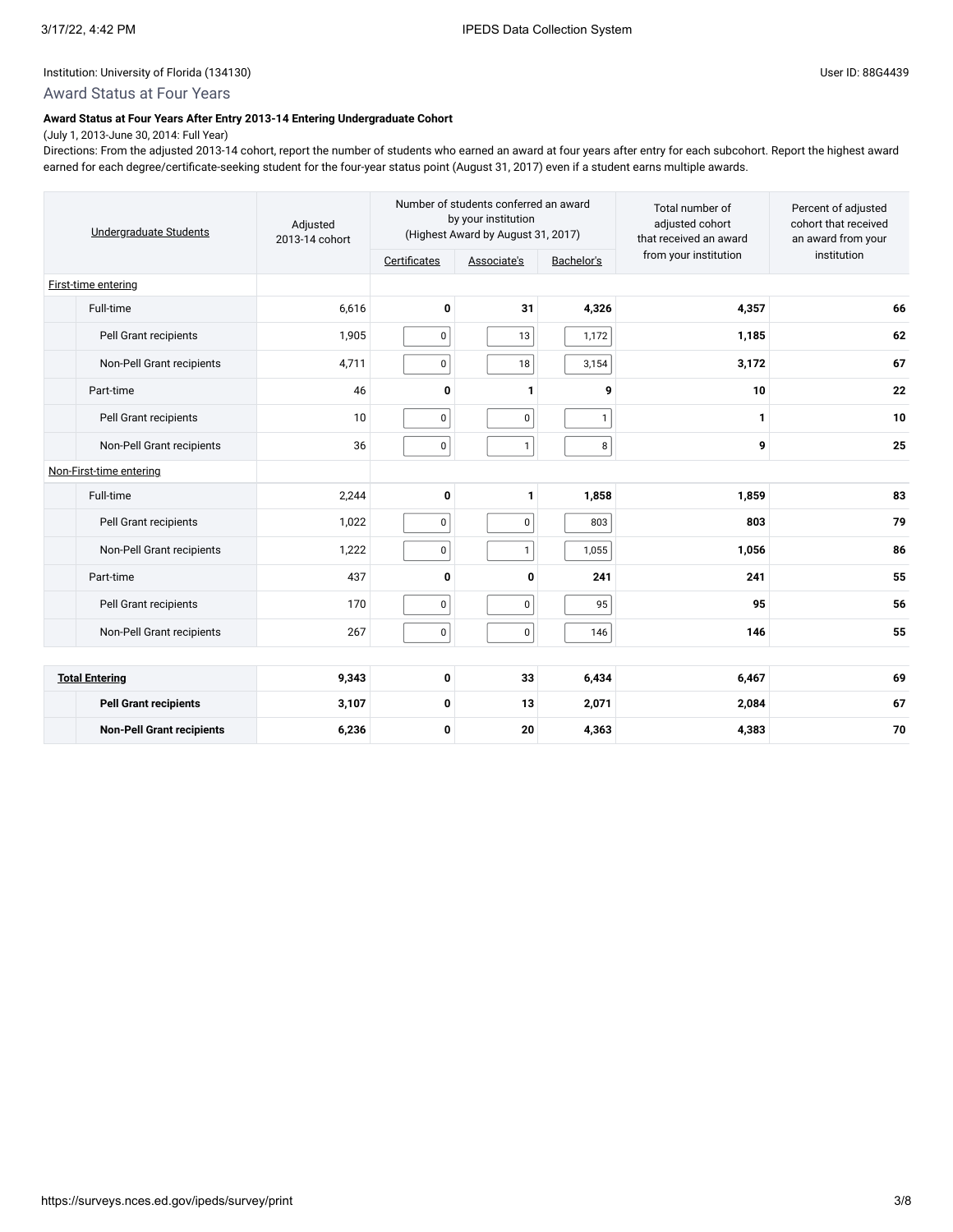# Award Status at Six Years

#### **Award Status at Six Years After Entry 2013-14 Entering Undergraduate Cohort**

(July 1, 2013-June 30, 2014: Full Year) Directions: From the adjusted 2013-14 cohort, report the number of students who earned an award at six years after entry for each subcohort. Report the highest award earned for each degree/certificate-seeking student for the six-year status point (August 31, 2019) even if a student earns multiple awards.

| <b>Undergraduate Students</b>    | Adjusted<br>2013-14 cohort |                     | Number of students conferred an award<br>by your institution<br>(Highest Award through August 31, 2019) |                   | <b>Total number of</b><br>adjusted cohort<br>that received an award | <b>Percent of adjusted</b><br>cohort that received<br>an award from your |
|----------------------------------|----------------------------|---------------------|---------------------------------------------------------------------------------------------------------|-------------------|---------------------------------------------------------------------|--------------------------------------------------------------------------|
|                                  |                            | <b>Certificates</b> | Associate's                                                                                             | <b>Bachelor's</b> | from your institution                                               | institution                                                              |
| First-time entering              |                            |                     |                                                                                                         |                   |                                                                     |                                                                          |
| Full-time                        | 6,616                      | 0                   | 31                                                                                                      | 5,805             | 5,836                                                               | 88                                                                       |
| Pell Grant recipients            | 1,905                      | 0                   | 13                                                                                                      | 1,615             | 1,628                                                               | 85                                                                       |
| Non-Pell Grant recipients        | 4,711                      | $\mathbf 0$         | 18                                                                                                      | 4,190             | 4,208                                                               | 89                                                                       |
| Part-time                        | 46                         | $\mathbf{0}$        | 1                                                                                                       | 20                | 21                                                                  | 46                                                                       |
| Pell Grant recipients            | 10                         | 0                   | 0                                                                                                       | 3                 | 3                                                                   | 30                                                                       |
| Non-Pell Grant recipients        | 36                         | 0                   | 1                                                                                                       | 17                | 18                                                                  | 50                                                                       |
| Non-First-time entering          |                            |                     |                                                                                                         |                   |                                                                     |                                                                          |
| Full-time                        | 2,244                      | 0                   | 1                                                                                                       | 1,939             | 1,940                                                               | 86                                                                       |
| Pell Grant recipients            | 1,022                      | $\pmb{0}$           | $\mathbf 0$                                                                                             | 847               | 847                                                                 | 83                                                                       |
| Non-Pell Grant recipients        | 1,222                      | 0                   | 1                                                                                                       | 1,092             | 1,093                                                               | 89                                                                       |
| Part-time                        | 437                        | $\mathbf 0$         | 0                                                                                                       | 279               | 279                                                                 | 64                                                                       |
| Pell Grant recipients            | 170                        | $\pmb{0}$           | 0                                                                                                       | 108               | 108                                                                 | 64                                                                       |
| Non-Pell Grant recipients        | 267                        | $\pmb{0}$           | 0                                                                                                       | 171               | 171                                                                 | 64                                                                       |
|                                  |                            |                     |                                                                                                         |                   |                                                                     |                                                                          |
| <b>Total Entering</b>            | 9,343                      | 0                   | 33                                                                                                      | 8,043             | 8,076                                                               | 86                                                                       |
| <b>Pell Grant recipients</b>     | 3,107                      | 0                   | 13                                                                                                      | 2,573             | 2,586                                                               | 83                                                                       |
| <b>Non-Pell Grant recipients</b> | 6,236                      | 0                   | 20                                                                                                      | 5,470             | 5,490                                                               | 88                                                                       |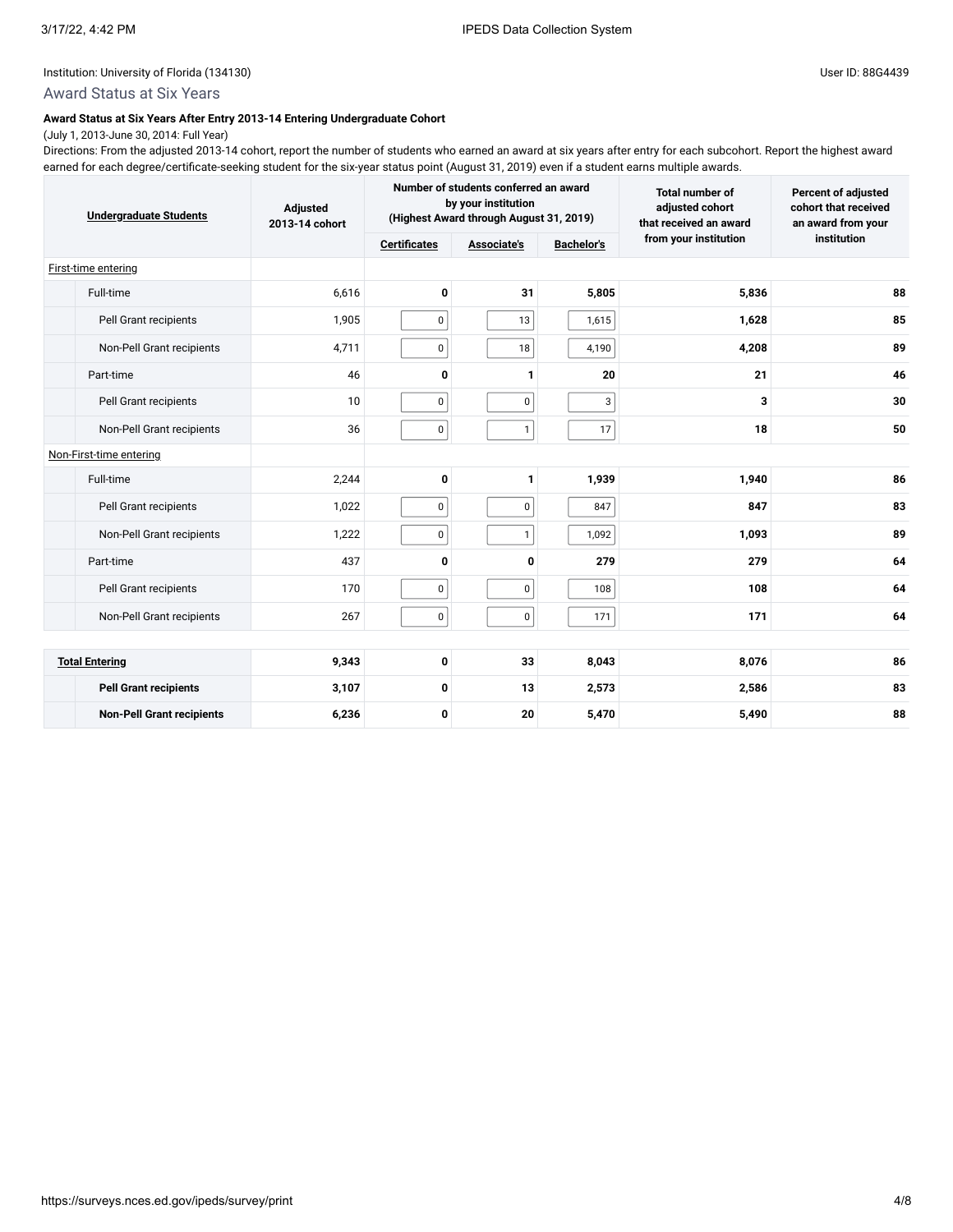# Award and Enrollment Status at Eight Years

### **Award and Enrollment Status at Eight Years After Entry: 2013-14 Entering Undergraduate Cohort**

(July 1, 2013-June 30, 2014: Full Year)

- From the adjusted 2013-14 cohort, report the number of students who earned an award at eight years after entry for each subcohort.
- Report the highest award earned for each degree/certificate-seeking student for the eight-year status point (August 31, 2021) even if a student earns multiple awards.
- For students who did not receive an award from your institution, first report the number of students who are still enrolled at your institution, and then report the number

of students who had enrolled at another institution over the eight-year period.

| Undergraduate Students    |                               |                                                                                                         | Award Status at Eight Years After Entry |                                                                             |                                                                    |                                                                                          |                                                                                                                  | Enrollment Status at Eight Years After Entry                                       |                                                                                                |                                                                                      |                                                                                                                                          |    |
|---------------------------|-------------------------------|---------------------------------------------------------------------------------------------------------|-----------------------------------------|-----------------------------------------------------------------------------|--------------------------------------------------------------------|------------------------------------------------------------------------------------------|------------------------------------------------------------------------------------------------------------------|------------------------------------------------------------------------------------|------------------------------------------------------------------------------------------------|--------------------------------------------------------------------------------------|------------------------------------------------------------------------------------------------------------------------------------------|----|
|                           |                               | Number of students conferred an<br>award by your institution<br>(From Entry through August 31,<br>2021) |                                         | Total<br>number of                                                          | Percent of<br>adjusted                                             | <b>Prior Year</b><br>Total                                                               | Number of students who did not receive an<br>award from your institution<br>(From entry through August 31, 2021) |                                                                                    |                                                                                                | Percent of<br>adjusted cohort<br>that did not receive                                |                                                                                                                                          |    |
|                           | Adjusted<br>2013-14<br>cohort | Certificates Associate's Bachelor's                                                                     |                                         | adjusted<br>cohort that<br>received an<br>award from<br>your<br>institution | cohort<br>that<br>received<br>an award<br>from your<br>institution | number of<br>adjusted<br>cohort that<br>received an<br>award from<br>your<br>institution | Number<br>still<br>enrolled<br>at your<br>institution                                                            | Number<br>who<br>enrolled<br>at another<br>after<br>leaving<br>your<br>institution | Number of<br>students<br>whose<br>institution subsequent<br>enrollment<br>status is<br>unknown | Total<br>number<br>who did<br>not<br>receive<br>an award<br>from your<br>institution | an award, but are<br>still enrolled at<br>your institution or<br>enrolled at another<br>institution after<br>leaving<br>your institution |    |
| First-time entering       |                               |                                                                                                         |                                         |                                                                             |                                                                    |                                                                                          |                                                                                                                  |                                                                                    |                                                                                                |                                                                                      |                                                                                                                                          |    |
| Full-time                 | 6,616                         | $\pmb{0}$                                                                                               | 31                                      | 5,867                                                                       | 5,898                                                              | 89                                                                                       | 5,795                                                                                                            | 19                                                                                 | 520                                                                                            | 179                                                                                  | 718                                                                                                                                      | 8  |
| Pell Grant recipients     | 1,905                         | $\pmb{0}$                                                                                               | 13                                      | 1,646                                                                       | 1,659                                                              | 87                                                                                       | 1,734                                                                                                            | 6                                                                                  | 159                                                                                            | 81                                                                                   | 246                                                                                                                                      | 9  |
| Non-Pell Grant recipients | 4,711                         | $\pmb{0}$                                                                                               | 18                                      | 4,221                                                                       | 4,239                                                              | 90                                                                                       | 4,061                                                                                                            | 13                                                                                 | 361                                                                                            | 98                                                                                   | 472                                                                                                                                      | 8  |
| Part-time                 | 46                            | 0                                                                                                       | $\mathbf{1}$                            | 20                                                                          | 21                                                                 | 46                                                                                       | 33                                                                                                               | $\mathbf 0$                                                                        | 12                                                                                             | 13                                                                                   | 25                                                                                                                                       | 26 |
| Pell Grant recipients     | 10                            | $\pmb{0}$                                                                                               | $\mathbf 0$                             | $\mathbf{3}$                                                                | 3                                                                  | 30                                                                                       | $\overline{7}$                                                                                                   | $\pmb{0}$                                                                          | 3                                                                                              | $\overline{4}$                                                                       | $\overline{7}$                                                                                                                           | 30 |
| Non-Pell Grant recipients | 36                            | $\pmb{0}$                                                                                               | $\mathbf{1}$                            | 17                                                                          | 18                                                                 | 50                                                                                       | 26                                                                                                               | $\pmb{0}$                                                                          | 9                                                                                              | 9                                                                                    | 18                                                                                                                                       | 25 |
| Non-First-time entering   |                               |                                                                                                         |                                         |                                                                             |                                                                    |                                                                                          |                                                                                                                  |                                                                                    |                                                                                                |                                                                                      |                                                                                                                                          |    |
| Full-time                 | 2,244                         | $\mathbf 0$                                                                                             | $\mathbf{1}$                            | 1,949                                                                       | 1,950                                                              | 87                                                                                       | 1,981                                                                                                            | $\overline{7}$                                                                     | 164                                                                                            | 123                                                                                  | 294                                                                                                                                      | 8  |
| Pell Grant recipients     | 1,022                         | $\pmb{0}$                                                                                               | $\mathbf 0$                             | 851                                                                         | 851                                                                | 83                                                                                       | 884                                                                                                              | 6                                                                                  | 90                                                                                             | 75                                                                                   | 171                                                                                                                                      | 9  |
| Non-Pell Grant recipients | 1,222                         | $\pmb{0}$                                                                                               | $\mathbf{1}$                            | 1,098                                                                       | 1,099                                                              | 90                                                                                       | 1,097                                                                                                            | $\mathbf{1}$                                                                       | 74                                                                                             | 48                                                                                   | 123                                                                                                                                      | 6  |
| Part-time                 | 437                           | $\mathbf 0$                                                                                             | 0                                       | 285                                                                         | 285                                                                | 65                                                                                       | 250                                                                                                              | 5                                                                                  | 70                                                                                             | 77                                                                                   | 152                                                                                                                                      | 17 |
| Pell Grant recipients     | 170                           | $\pmb{0}$                                                                                               | $\mathbf 0$                             | 108                                                                         | 108                                                                | 64                                                                                       | 99                                                                                                               | 3                                                                                  | 30                                                                                             | 29                                                                                   | 62                                                                                                                                       | 19 |
| Non-Pell Grant recipients | 267                           | $\pmb{0}$                                                                                               | 0                                       | 177                                                                         | 177                                                                | 66                                                                                       | 151                                                                                                              | $\overline{2}$                                                                     | 40                                                                                             | 48                                                                                   | 90                                                                                                                                       | 16 |
|                           |                               |                                                                                                         |                                         |                                                                             |                                                                    |                                                                                          |                                                                                                                  |                                                                                    |                                                                                                |                                                                                      |                                                                                                                                          |    |
| <b>Total Entering</b>     | 9,343                         | 0                                                                                                       | 33                                      | 8,121                                                                       | 8,154                                                              | 87                                                                                       | 8,059                                                                                                            | 31                                                                                 | 766                                                                                            | 392                                                                                  | 1,189                                                                                                                                    | 9  |
| Pell Grant recipients     | 3,107                         | 0                                                                                                       | 13                                      | 2,608                                                                       | 2,621                                                              | 84                                                                                       | 2,724                                                                                                            | 15                                                                                 | 282                                                                                            | 189                                                                                  | 486                                                                                                                                      | 10 |
| Non-Pell Grant recipients | 6,236                         | 0                                                                                                       | 20                                      | 5,513                                                                       | 5,533                                                              | 89                                                                                       | 5,335                                                                                                            | 16                                                                                 | 484                                                                                            | 203                                                                                  | 703                                                                                                                                      | 8  |

You may use the box below to provide additional context for the data you have reported above. Context notes will be posted on the College Navigator website. Therefore, you should write all context notes using proper grammar (e.g., complete sentences with punctuation) and common language that can be easily understood by students and parents (e.g., spell out acronyms).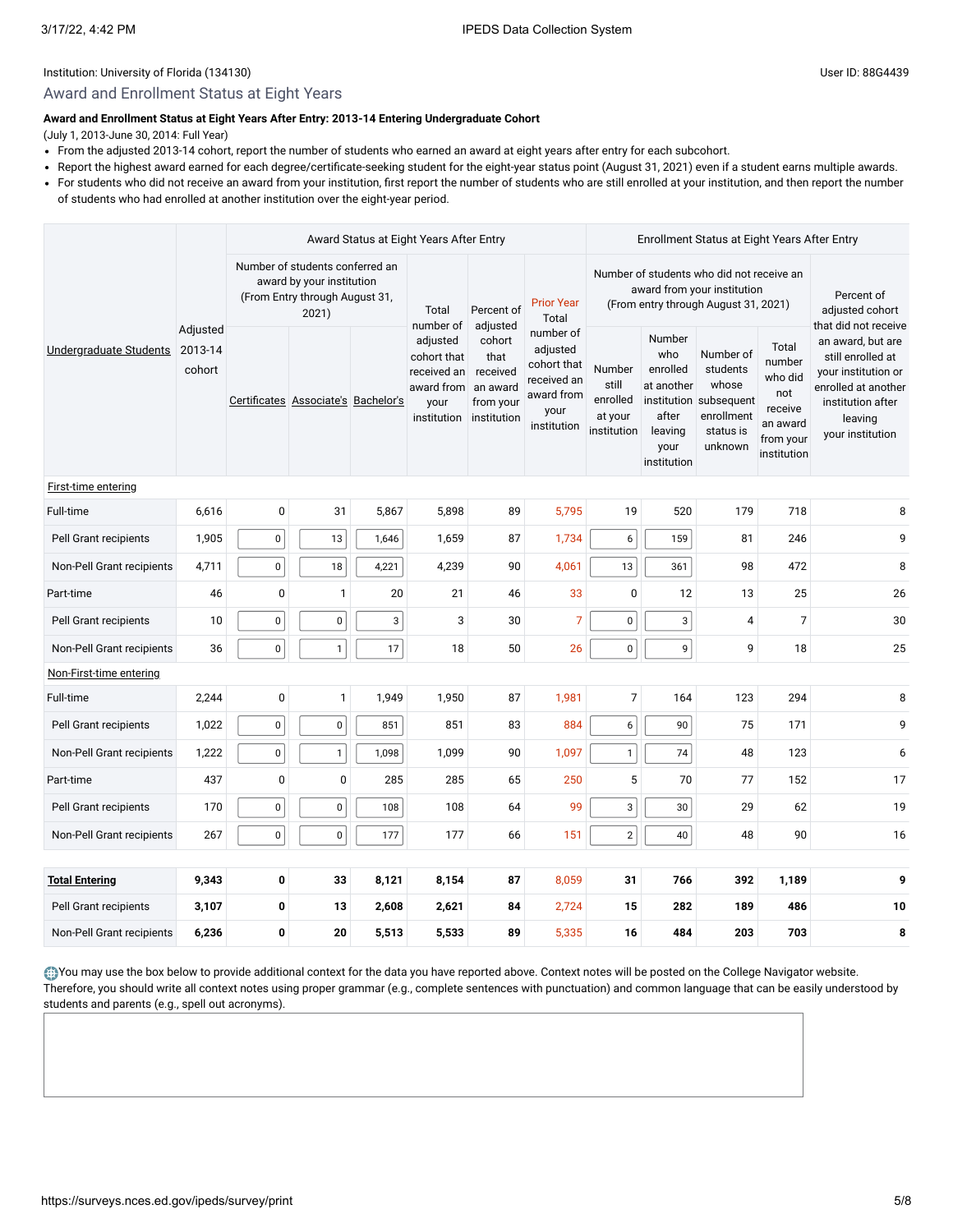# Prepared by

#### **Prepared by**

Reporting Reminders:

- The name of the preparer is being collected so that we can follow up with the appropriate person in the event that there are questions concerning the data.
- The Keyholder will be copied on all email correspondence to other preparers.
- The time it took to prepare this component is being collected so that we can continue to improve our estimate of the reporting burden associated with IPEDS.
- Please include in your estimate the time it took for you to review instructions, query and search data sources, complete and review the component, and submit the data through the Data Collection System.
- Thank you for your assistance.

| This survey component was prepared by: |                                |  |                          |           |                   |  |  |  |  |
|----------------------------------------|--------------------------------|--|--------------------------|-----------|-------------------|--|--|--|--|
|                                        | Keyholder                      |  | <b>SFA Contact</b>       |           | <b>HR Contact</b> |  |  |  |  |
|                                        | <b>Finance Contact</b>         |  | Academic Library Contact | $\bullet$ | Other             |  |  |  |  |
|                                        | Name:   Melvin Tanner          |  |                          |           |                   |  |  |  |  |
|                                        | Email:   melvinjtanner@ufl.edu |  |                          |           |                   |  |  |  |  |

How many staff from your institution only were involved in the data collection and reporting process of this survey component?

4.00 Number of Staff (including yourself)

How many hours did you and others from your institution only spend on each of the steps below when responding to this survey component? Exclude the hours spent collecting data for state and other reporting purposes.

| Staff member  | <b>Collecting Data Needed</b> | Revising Data to Match<br><b>IPEDS Requirements</b> | <b>Entering Data</b> | Revising and Locking Data |
|---------------|-------------------------------|-----------------------------------------------------|----------------------|---------------------------|
| Your office   | 10.00<br>hours                | 2.00<br>hours                                       | 1.00.<br>hours       | hours<br>2.00             |
| Other offices | hours                         | hours                                               | hours                | hours                     |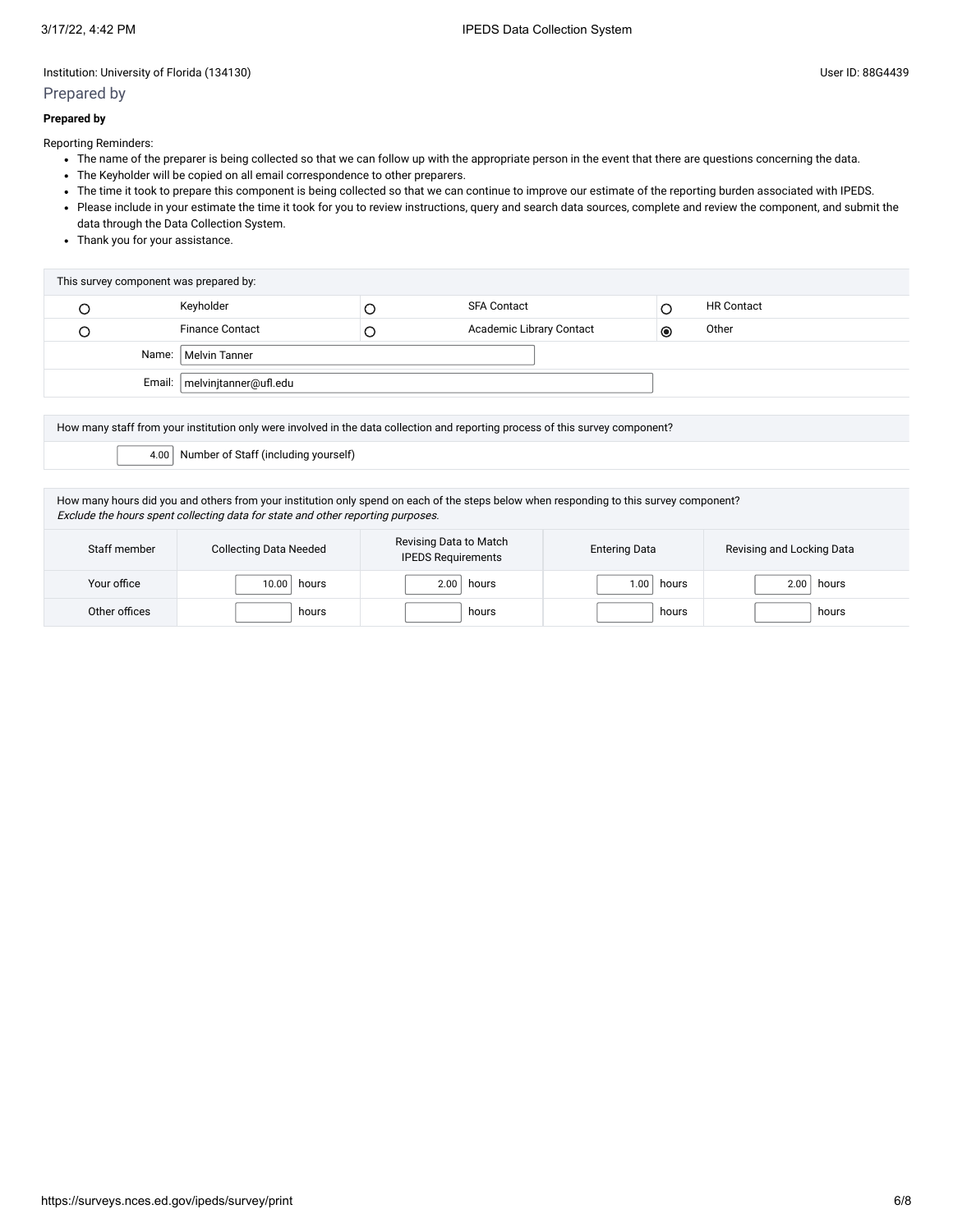# Summary

#### **Outcome Measures Component Summary**

IPEDS collects important information regarding your institution. All data reported in IPEDS survey components become available in the IPEDS Data Center and appear as aggregated data in various Department of Education reports. Additionally, some of the reported data appears specifically for your institution through the College Navigator website and is included in your institution's Data Feedback Report (DFR). The purpose of this summary is to provide you an opportunity to view some of the data that, when accepted through the IPEDS quality control process, will appear on the College Navigator website and/or your DFR. College Navigator is updated approximately three months after the data collection period closes and Data Feedback Reports will be available through the Data [Center](https://nces.ed.gov/ipeds/use-the-data) and sent to your institution's CEO in November 2021.

Please review your data for accuracy. If you have questions about the data displayed below after reviewing the data reported on the survey screens, please contact the IPEDS Help Desk at: 1-877-225-2568 or [ipedshelp@rti.org.](mailto:ipedshelp@rti.org)

| Cohort                    | 4-year<br><b>Award Rate</b> | 8-year<br>6-year<br><b>Award Rate</b><br><b>Award Rate</b> |     | Still enrolled<br>at your institution<br>after 8 years | Did not receive an award<br>and subsequently<br>enrolled at another<br>institution |  |  |  |  |  |
|---------------------------|-----------------------------|------------------------------------------------------------|-----|--------------------------------------------------------|------------------------------------------------------------------------------------|--|--|--|--|--|
| First-time entering       |                             |                                                            |     |                                                        |                                                                                    |  |  |  |  |  |
| Full-time                 | 66%                         | 88%                                                        | 89% | 0%                                                     | 8%                                                                                 |  |  |  |  |  |
| Pell Grant recipients     | 62%                         | 85%                                                        | 87% | 0%                                                     | 8%                                                                                 |  |  |  |  |  |
| Non-Pell Grant recipients | 67%                         | 89%                                                        | 90% | 0%                                                     | 8%                                                                                 |  |  |  |  |  |
| Part-time                 | 22%                         | 46%                                                        | 46% | 0%                                                     | 26%                                                                                |  |  |  |  |  |
| Pell Grant recipients     | 10%                         | 30%                                                        | 30% | 0%                                                     | 30%                                                                                |  |  |  |  |  |
| Non-Pell Grant recipients | 25%                         | 50%                                                        | 50% | 0%                                                     | 25%                                                                                |  |  |  |  |  |
| Non-First-time entering   |                             |                                                            |     |                                                        |                                                                                    |  |  |  |  |  |
| Full-time                 | 83%                         | 86%                                                        | 87% | 0%                                                     | 7%                                                                                 |  |  |  |  |  |
| Pell Grant recipients     | 79%                         | 83%                                                        | 83% | 1%                                                     | 9%                                                                                 |  |  |  |  |  |
| Non-Pell Grant recipients | 86%                         | 89%                                                        | 90% | 0%                                                     | 6%                                                                                 |  |  |  |  |  |
| Part-time                 | 55%                         | 64%                                                        | 65% | 1%                                                     | 16%                                                                                |  |  |  |  |  |
| Pell Grant recipients     | 56%                         | 64%                                                        | 64% | 2%                                                     | 18%                                                                                |  |  |  |  |  |
| Non-Pell Grant recipients | 55%                         | 64%                                                        | 66% | 1%                                                     | 15%                                                                                |  |  |  |  |  |
|                           |                             |                                                            |     |                                                        |                                                                                    |  |  |  |  |  |
| <b>Total Entering</b>     | 69%                         | 86%                                                        | 87% | 0%                                                     | 8%                                                                                 |  |  |  |  |  |
| Pell Grant recipients     | 67%                         | 83%                                                        | 84% | 0%                                                     | 9%                                                                                 |  |  |  |  |  |
| Non-Pell Grant recipients | 70%                         | 88%                                                        | 89% | 0%                                                     | 8%                                                                                 |  |  |  |  |  |